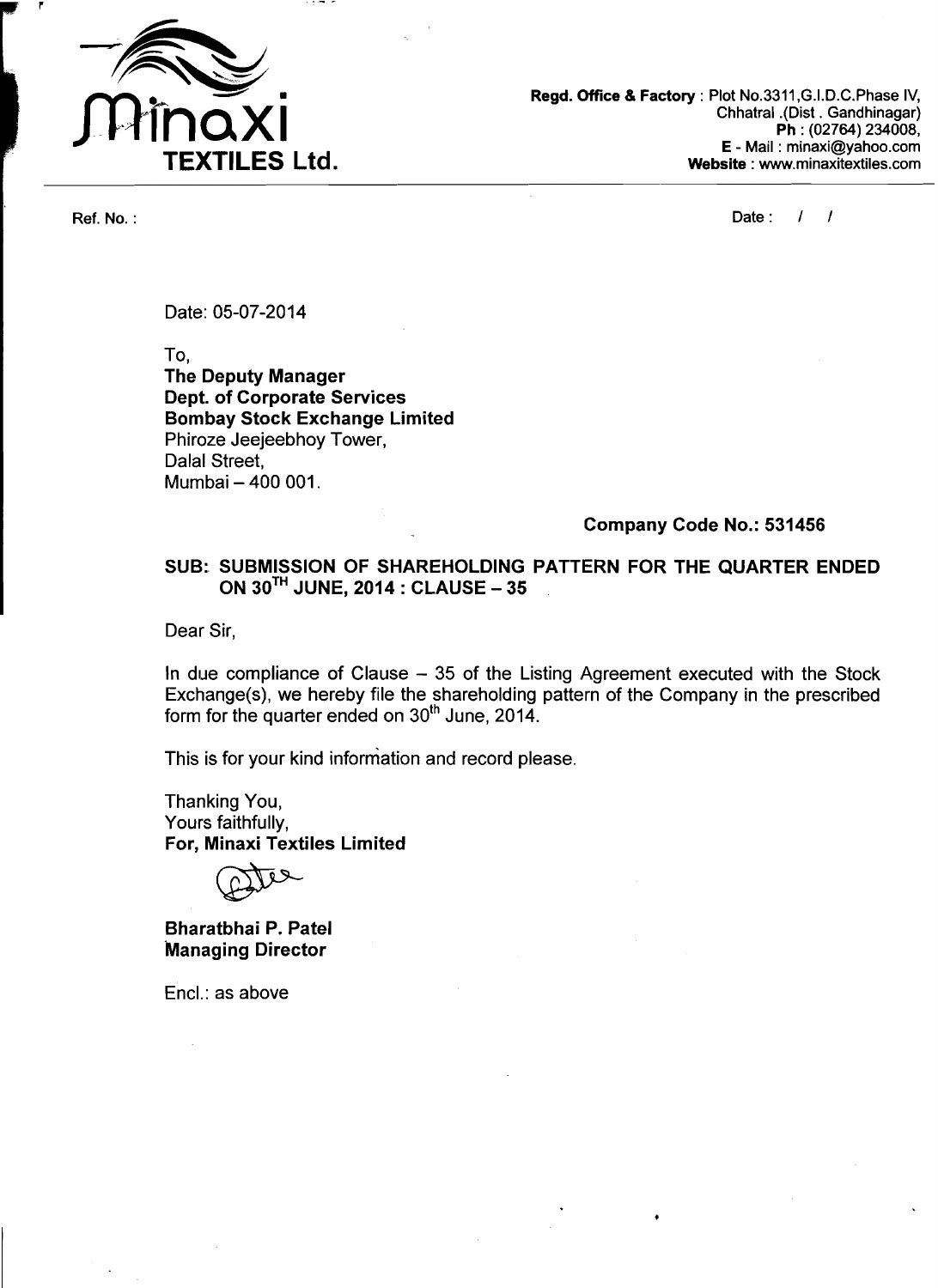|                                                                                                                |                                     | Introductory sub-table $(l)(\overline{a})$                             |                                                                                                               |
|----------------------------------------------------------------------------------------------------------------|-------------------------------------|------------------------------------------------------------------------|---------------------------------------------------------------------------------------------------------------|
| Name of the Company: Minaxi Textiles Limited                                                                   |                                     |                                                                        |                                                                                                               |
| <b>Scrip Code: 531456</b>                                                                                      |                                     |                                                                        |                                                                                                               |
| Name of the scrip: Minaxi                                                                                      |                                     |                                                                        |                                                                                                               |
| <b>Class of security: Equity</b>                                                                               |                                     |                                                                        |                                                                                                               |
| Quarter ended: 30-06-2014                                                                                      |                                     |                                                                        |                                                                                                               |
|                                                                                                                |                                     |                                                                        |                                                                                                               |
| Partly paid-up shares:-                                                                                        | No. of partly<br>paid-up shares     | As a % of total no.<br>of partly paid-up<br>shares                     | As a % of total no.<br>of shares of the company                                                               |
| Held by promoter/promoter group                                                                                | 0                                   | 0                                                                      | 0                                                                                                             |
| <b>Held by public</b>                                                                                          | $\overline{0}$                      | 0                                                                      | $\Omega$                                                                                                      |
| $\overline{\text{Total}}$ - D                                                                                  | $\overline{0}$                      | 0                                                                      | 0                                                                                                             |
|                                                                                                                |                                     |                                                                        |                                                                                                               |
| <b>Outstanding convertible</b><br>securities:-                                                                 | No. of<br>outstanding<br>securities | As a % of total no. of<br>outstanding convertible<br><b>securities</b> | As a % of total no. of shares of<br>the company, assuming full<br>conversion of the convertible<br>securities |
|                                                                                                                |                                     |                                                                        |                                                                                                               |
| Held by promoter/promoter group                                                                                | 0                                   | 0                                                                      | 0                                                                                                             |
| Held by public                                                                                                 | $\overline{0}$                      | 0                                                                      | 0                                                                                                             |
| Total - E                                                                                                      | 0                                   | Ő                                                                      | 0                                                                                                             |
|                                                                                                                |                                     |                                                                        |                                                                                                               |
| Warrants:-                                                                                                     | No. of warrants                     | As a % of total no.<br>of warrants                                     | As a % of total no. of shares of<br>the company, assuming full<br>conversion of warrants                      |
|                                                                                                                |                                     |                                                                        |                                                                                                               |
| Held by promoter/promoter group                                                                                | $\mathbf 0$<br><sup>0</sup>         | $\mathbf 0$<br>0                                                       | 0<br>$\overline{\mathbf{0}}$                                                                                  |
| <b>Held by public</b>                                                                                          |                                     |                                                                        |                                                                                                               |
| $Total - F$                                                                                                    | $\mathbf{O}$                        | $\mathbf 0$                                                            | 0                                                                                                             |
| Total paid-up capital of the<br>company, assuming full<br>conversion of warrants<br>and convertible securities | 49416000                            | 100.00                                                                 | 100.00                                                                                                        |



 $\bullet$  $\mathcal{N}$ 

 $\overline{1}$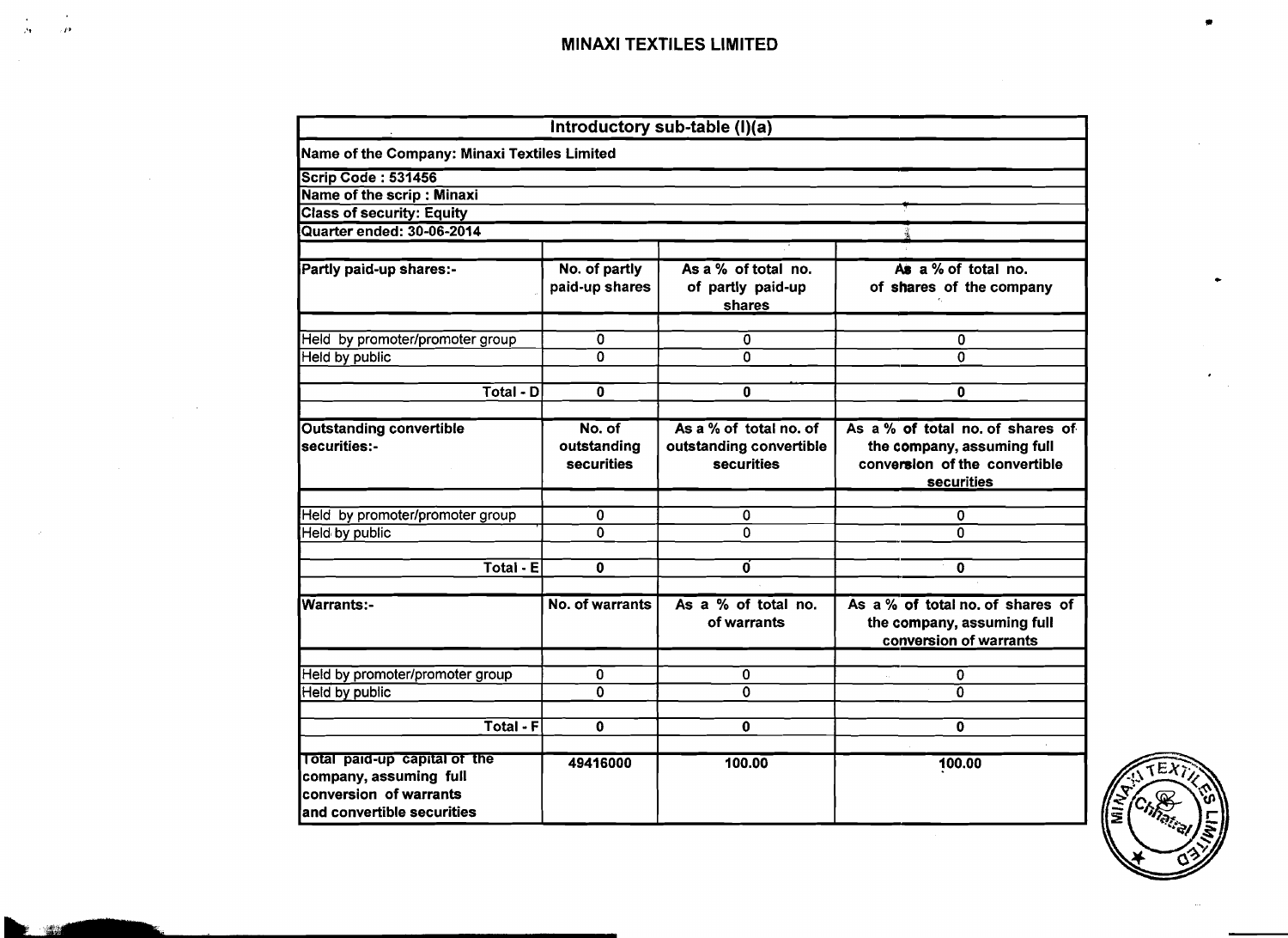$\ddotsc$ 

|                  |                                                                                    |                                         |                        | <b>Statement Showing Shareholding Pattern</b>                          |                                                                    |                                   |                                                  |                                                                       |  |
|------------------|------------------------------------------------------------------------------------|-----------------------------------------|------------------------|------------------------------------------------------------------------|--------------------------------------------------------------------|-----------------------------------|--------------------------------------------------|-----------------------------------------------------------------------|--|
|                  |                                                                                    |                                         |                        | Table (I)(a)                                                           |                                                                    |                                   |                                                  |                                                                       |  |
| Category<br>code | <b>Category</b> of<br>Shareholder                                                  | <b>Number of</b><br><b>Shareholders</b> | <b>Total</b><br>number | <b>Number of</b><br>shares held in<br>of shares dematerialized<br>form | Total shareholding as a<br>percentage of total<br>number of shares |                                   | <b>Shares Pledged or otherwise</b><br>encumbered |                                                                       |  |
|                  |                                                                                    |                                         |                        |                                                                        | As a<br>percentage<br>$of(A+B)^1$                                  | As a<br>percentage<br>$cf(A+B+C)$ | Number of<br>shares                              | As a percentage                                                       |  |
| (1)              | $\overline{\text{CD}}$                                                             | $\overline{\text{dm}}$                  | $\overline{dV}$        | $\overline{\text{(V)}}$                                                | $\overline{\text{(VI)}}$                                           | $\overline{\text{CVD}}$           | $\overline{\text{(VIII)}}$                       | $\overline{(\text{IX})} = \overline{(\text{VIII})/(\text{IV})}$ * 100 |  |
| (A)              | <b>Shareholding of Promoter</b><br>and Promoter Group <sup>2</sup>                 |                                         |                        |                                                                        |                                                                    |                                   |                                                  |                                                                       |  |
| 1                | Indian                                                                             |                                         |                        |                                                                        |                                                                    |                                   |                                                  |                                                                       |  |
| (a)              | Individuals/Hindu Undivided Family                                                 | 12                                      | 18698059               | 18679059                                                               | 37.84                                                              | 37.84                             | $\bf{0}$                                         | 0.00                                                                  |  |
| (b)              | Central Government/ State<br>Government(s)                                         | $\Omega$                                | $\Omega$               | ΩI                                                                     | 0.00                                                               | 0.00                              | $\bf{0}$                                         | 0.00                                                                  |  |
| (c)              | <b>Bodies Corporate</b>                                                            | $\bf{0}$                                | 0                      | 0                                                                      | 0.00                                                               | 0.00                              | $\bf{0}$                                         | 0.00<br>$\epsilon$                                                    |  |
| (d)              | <b>Financial Institutions/ Banks</b>                                               | $\bf{0}$                                | $\bf{0}$               | $\overline{0}$                                                         | 0.00                                                               | 0.00                              | $\bf{0}$                                         | 0.00                                                                  |  |
| (e)              | Any Others(Specify)                                                                | $\Omega$                                | $\Omega$               | $\Omega$                                                               | 0.00                                                               | 0.00                              | $\bf{0}$                                         | 0.00                                                                  |  |
|                  | Sub Total(A)(1)                                                                    | 12                                      | 18698059               | 18679059                                                               | 37.84                                                              | 37.84                             | $\bf{0}$                                         | 0.00                                                                  |  |
| $\mathbf{2}$     | Foreign                                                                            |                                         |                        |                                                                        |                                                                    |                                   |                                                  |                                                                       |  |
| a                | Individuals (Non-Residents Individuals/<br>Foreign Individuals)                    | $\mathbf 0$                             | $\mathbf{0}$           | $\mathbf{0}$<br>$\epsilon$                                             | 0.00                                                               | 0.00                              | $\bf{0}$                                         | 0.00                                                                  |  |
| b                | <b>Bodies Corporate</b>                                                            | $\boldsymbol{0}$                        | 0                      | $\mathbf{0}$                                                           | 0.00                                                               | 0.00                              | $\bf{0}$                                         | 0.00                                                                  |  |
| c                | <b>Institutions</b>                                                                | $\bf{0}$                                | $\bf{0}$               | 0                                                                      | 0.00                                                               | 0.00                              | $\bf{0}$                                         | 0.00                                                                  |  |
| d                | Any Others(Specify)                                                                | $\bf{0}$                                | $\mathbf{0}$           | $\bf{0}$                                                               | 0.00                                                               | 0.00                              | $\bf{0}$                                         | 0.00                                                                  |  |
|                  |                                                                                    |                                         | $\overline{0}$         | $\bf{0}$                                                               | 0.00                                                               | 0.00                              | $\bf{0}$                                         | 0.00                                                                  |  |
|                  | Sub Total(A)(2)                                                                    | $\bf{0}$                                | $\bf{0}$               | $\bf{0}$                                                               | 0.00                                                               | 0.00                              | $\bf{0}$                                         | 0.00                                                                  |  |
|                  | <b>Total Shareholding of Promoter</b><br>and Promoter Group<br>$(A)=(A)(1)+(A)(2)$ | 12                                      | 18698059               | 18679059                                                               | 37.84                                                              | 37.84                             | $\mathbf{0}$                                     | 0.00                                                                  |  |

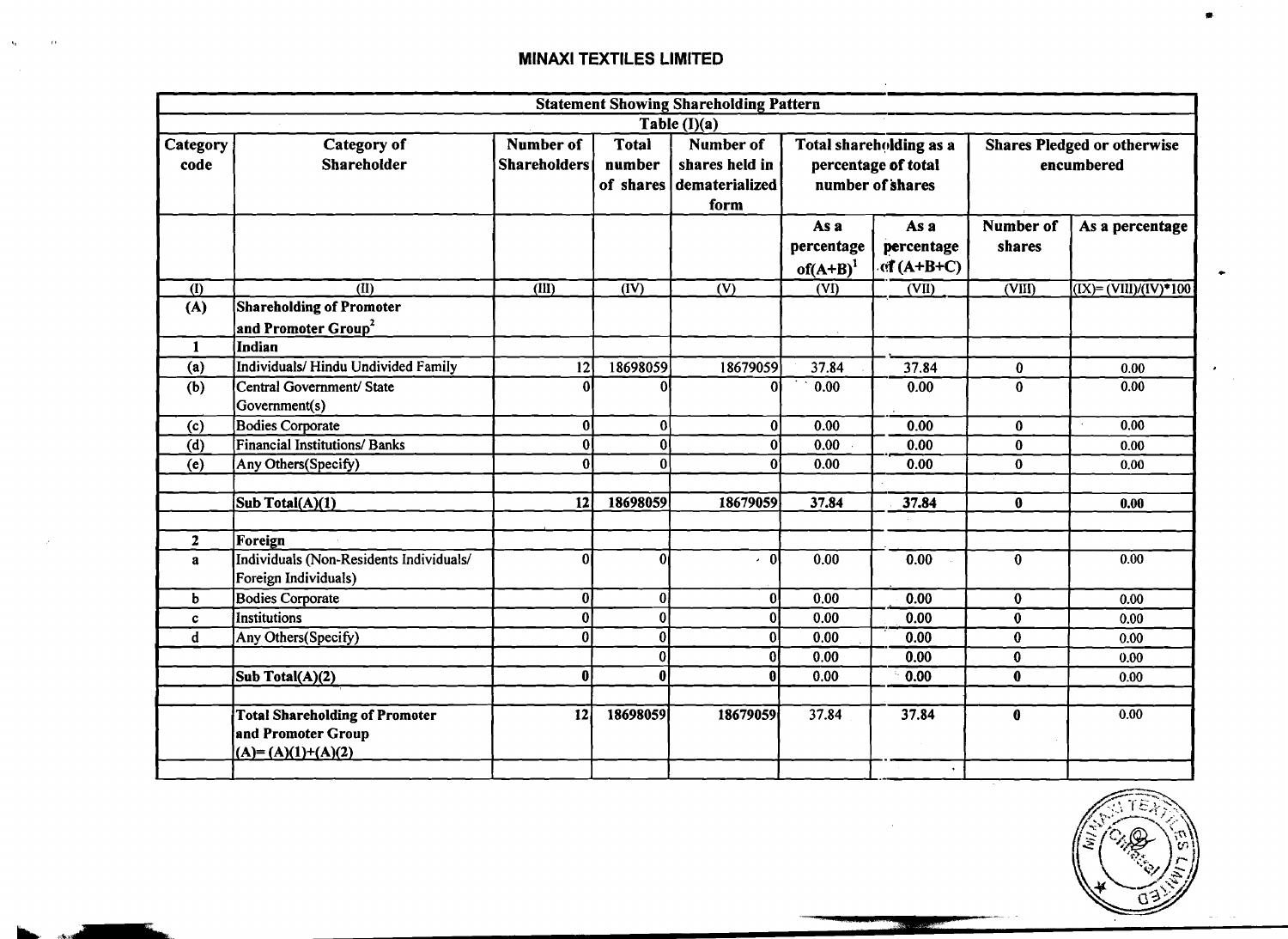-

|                             |                                                                                       |                                  |                                     | <b>Statement Showing Shareholding Pattern</b>         |                                                                    |                                    |                                                  |                                                           |  |
|-----------------------------|---------------------------------------------------------------------------------------|----------------------------------|-------------------------------------|-------------------------------------------------------|--------------------------------------------------------------------|------------------------------------|--------------------------------------------------|-----------------------------------------------------------|--|
|                             |                                                                                       |                                  |                                     | Table $(I)(a)$                                        |                                                                    |                                    |                                                  |                                                           |  |
| Category<br>code            | Category of<br>Shareholder                                                            | Number of<br><b>Shareholders</b> | <b>Total</b><br>number<br>of shares | Number of<br>shares held in<br>dematerialized<br>form | Total shareholding as a<br>percentage of total<br>number of shares |                                    | <b>Shares Pledged or otherwise</b><br>encumbered |                                                           |  |
|                             |                                                                                       |                                  |                                     |                                                       | As a<br>percentage<br>$of(A+B)^1$                                  | As a<br>percentage<br>of $(A+B+C)$ | Number of<br>shares                              | As a percentage                                           |  |
| $\overline{(\mathfrak{h})}$ | $\overline{\text{CD}}$                                                                | (III)                            | $\overline{(\overline{IV})}$        | $\overline{(V)}$                                      | $\overline{\text{(VI)}}$                                           | $\overline{\text{(VII)}}$          | $\overline{\text{(VIII)}}$                       | $\overline{(\text{IX})} = (\text{VIII})/(\text{IV})$ *100 |  |
| (B)                         | Public shareholding                                                                   |                                  |                                     |                                                       |                                                                    |                                    | N.A.                                             | N.A.                                                      |  |
| 1                           | Institutions                                                                          |                                  |                                     |                                                       |                                                                    |                                    |                                                  |                                                           |  |
| (a)                         | Mutual Funds/ UTI                                                                     | 0                                | $\boldsymbol{0}$                    | 0                                                     | 0.00                                                               | 0.00                               |                                                  |                                                           |  |
| (b)                         | Financial Institutions Banks                                                          | $\overline{0}$                   | $\mathbf{0}$                        | $\hat{0}$                                             | $* 0.00$                                                           | 0.00                               |                                                  |                                                           |  |
| (c)                         | Central Government/ State Government(s)                                               | $\overline{0}$                   | $\overline{0}$                      | 'n                                                    | 0.00                                                               | 0.00                               |                                                  |                                                           |  |
| (d)                         | Venture Capital Funds                                                                 | 0                                | 0                                   | $\bf{0}$                                              | 0.00                                                               | 0.00                               |                                                  |                                                           |  |
| (e)                         | <b>Insurance Companies</b>                                                            | $\boldsymbol{0}$                 | $\mathbf{0}$                        | $\mathbf{0}$                                          | 0.00                                                               | 0.00                               |                                                  |                                                           |  |
| (f)                         | <b>Foreign Institutional Investors</b>                                                | 0                                | $\mathbf{0}$                        | $\vert 0 \vert$                                       | 0.00                                                               | 0.00                               |                                                  |                                                           |  |
| (g)                         | Foreign Venture Capital Investors                                                     | $\mathbf{0}$                     | $\boldsymbol{0}$                    | $\bf{0}$                                              | 0.00                                                               | 0.00                               |                                                  |                                                           |  |
| (h)                         | Any Other (specify)                                                                   | $\vert 0 \vert$                  | $\mathbf{0}$                        | Ωİ                                                    | 0.00                                                               | 0.00                               |                                                  |                                                           |  |
|                             | Sub-Total (B)(1)                                                                      | $\boldsymbol{0}$                 | 0                                   | $\mathbf{0}$                                          | 0.00                                                               | 0.00                               |                                                  |                                                           |  |
| B <sub>2</sub>              | Non-institutions                                                                      |                                  |                                     |                                                       |                                                                    |                                    |                                                  |                                                           |  |
| (a)                         | <b>Bodies Corporate</b>                                                               | 105                              | 2260566                             | 2205566                                               | 4.57                                                               | 4.57                               | N.A.                                             | N.A.                                                      |  |
| (b)                         | Individuals                                                                           |                                  |                                     |                                                       |                                                                    |                                    |                                                  |                                                           |  |
| $\bf{I}$                    | i. Individual shareholders holding nominal<br>share capital upto Rs.1 lakh            | 4477                             | 19280952                            | 17751352                                              | 39.02                                                              | 39.02                              |                                                  |                                                           |  |
| $\mathbf{I}$                | ii. Individual shareholders holding nominal<br>share capital in excess of Rs. 1 lakh. | 35                               | 9046379                             | 8709379                                               | 18.31                                                              | 18.31                              |                                                  |                                                           |  |
| (c)                         | Any Other (specify)                                                                   |                                  |                                     |                                                       | 0.00                                                               | 0.00                               |                                                  |                                                           |  |
| $(c-i)$                     | Clearing Member                                                                       | $\overline{3}$                   | 30000                               | 30000                                                 | 0.06                                                               | 0.06                               |                                                  |                                                           |  |
| $(c-i)$                     | Non-Resident Indian                                                                   | $\overline{15}$                  | 100044                              | 75044                                                 | 0.20                                                               | 0.20                               |                                                  |                                                           |  |
|                             |                                                                                       |                                  |                                     |                                                       |                                                                    |                                    |                                                  |                                                           |  |
|                             | Sub-Total (B)(2)                                                                      | 4635                             | 30717941                            | 28771341                                              | 62.16                                                              | 62.16                              |                                                  | ं इ                                                       |  |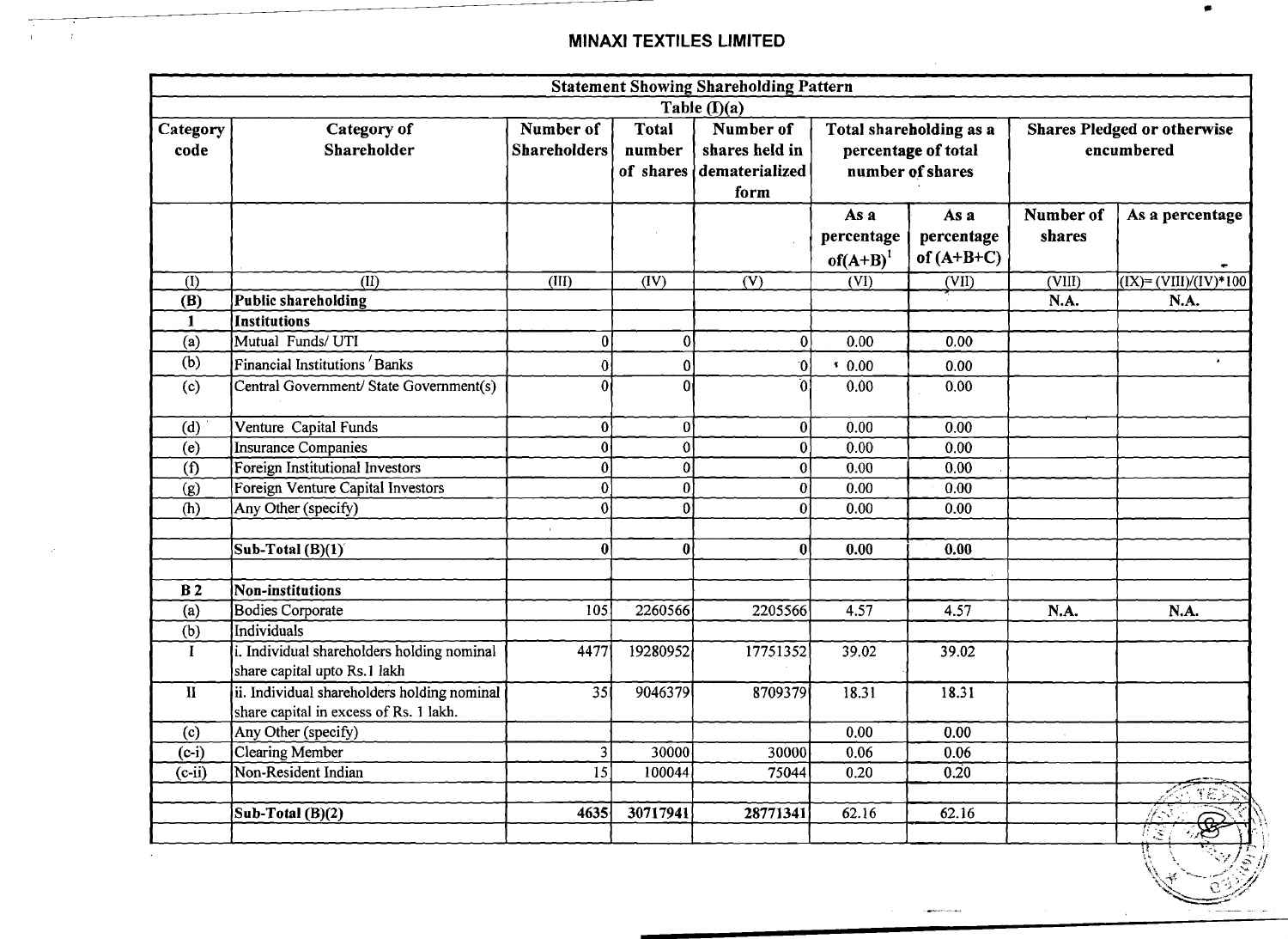$\alpha$ 

 $\sim$  $\mathbf{r}$ 

 $\mathcal{F}$ 

|                  |                                                                                                |                                  |                        | <b>Statement Showing Shareholding Pattern</b>                   |                                                                    |                                    |                                                  |                                               |  |
|------------------|------------------------------------------------------------------------------------------------|----------------------------------|------------------------|-----------------------------------------------------------------|--------------------------------------------------------------------|------------------------------------|--------------------------------------------------|-----------------------------------------------|--|
|                  |                                                                                                |                                  |                        | Table $(I)(a)$                                                  |                                                                    |                                    |                                                  |                                               |  |
| Category<br>code | Category of<br>Shareholder                                                                     | Number of<br><b>Shareholders</b> | <b>Total</b><br>number | Number of<br>shares held in<br>of shares dematerialized<br>form | Total shareholding as a<br>percentage of total<br>number of shares |                                    | <b>Shares Pledged or otherwise</b><br>encumbered |                                               |  |
|                  |                                                                                                |                                  |                        |                                                                 | As a<br>percentage<br>$of(A+B)^{1}$                                | As a<br>percentage<br>of $(A+B+C)$ | Number of<br>shares                              | As a percentage                               |  |
| (1)              | (II)                                                                                           | (III)                            | (IV)                   | (V)                                                             | (VI)                                                               | (VII)                              | (VIII)                                           | $\left( (IX) = (VIII)/(IV) \cdot 100 \right)$ |  |
| (B)              | <b>Total Public Shareholding</b><br>$(B)=(B)(1)+(B)(2)$                                        | 4635                             | 30717941               | 28771341                                                        | 62.16                                                              | 62.16                              |                                                  |                                               |  |
|                  | TOTAL $(A)+(B)$                                                                                | 4647                             | 49416000               | 47450400                                                        | 100.00                                                             | 100.00                             |                                                  | ٠                                             |  |
| (C)              | Shares held by Custodians and against<br><b>which Depository Receipts have been</b><br>lissued |                                  |                        |                                                                 |                                                                    |                                    |                                                  |                                               |  |
|                  | Promoter and Promoter Group                                                                    | $\boldsymbol{0}$                 | 01                     | $\bf{0}$                                                        | $\bf{0}$                                                           | 0.00                               | 0                                                | 0.00                                          |  |
| $\overline{2}$   | Public                                                                                         | $\Omega$                         | ۵l                     | 0                                                               | $\bf{0}$                                                           | 0.00                               | $\mathbf{0}$                                     | 0                                             |  |
|                  | Sub-Total (C)                                                                                  | O                                | 0                      | $\mathbf{0}$                                                    | $\bf{0}$                                                           | 0.00                               | 0                                                | 0                                             |  |
|                  | <b>GRAND TOTAL (A)+(B)+(C)</b>                                                                 | 4647                             | 49416000               | 47450400                                                        | 100.00                                                             | 100.00                             | $\bf{0}$                                         | 0.00                                          |  |

 $\sim$ 



 $\sim$ 

\*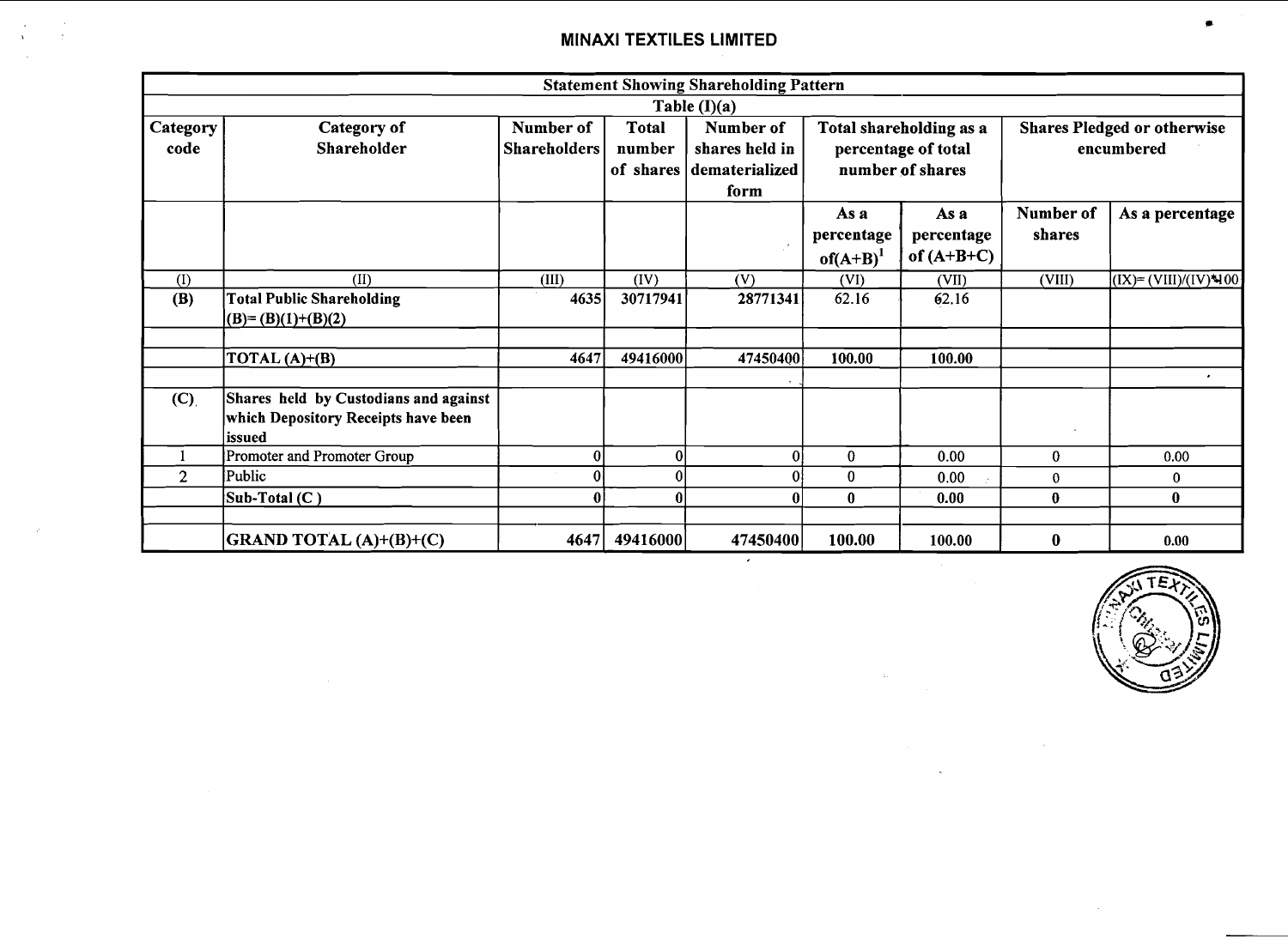#### $(1)(b)$  Statement showing holding of securities (including shares, warrants, convertible securities) of persons belonging to the category "Promoter and Promoter Group"

| Sr.<br>No.          | Name of the shareholder         |             | Details of Shares held |                       | Encumbered shares (*) |                                            |          | Details of warrants |                               | Details of<br>convertible | <b>Total shares</b>  |
|---------------------|---------------------------------|-------------|------------------------|-----------------------|-----------------------|--------------------------------------------|----------|---------------------|-------------------------------|---------------------------|----------------------|
|                     |                                 |             |                        |                       |                       |                                            |          |                     |                               | securities                | (including           |
|                     |                                 | Number of   | As a % of              | No.                   | As a                  | As a % of                                  | Number   | As a $%$            | Number                        | As a %                    | underlying shares    |
|                     |                                 | shares held | grand total            |                       | percentage            | grand total                                | 0f       | total               | of                            | total                     | assuming full        |
|                     |                                 |             | $(A) + (B) + (C)$      |                       |                       | $(A)+(B)+(C)$  warrants <br> of sub-clause | held     | number<br>0f        | converti<br>ble               | number<br>0f              | conversion of        |
|                     |                                 |             |                        |                       |                       | (I)(a)                                     |          |                     | warrants securities  converti |                           | warrants and         |
|                     |                                 |             |                        |                       |                       |                                            |          | of the<br>same      | held                          | ble<br> securities        | convertible          |
|                     |                                 |             |                        |                       |                       |                                            |          | class               |                               | of the                    | securities) as a $%$ |
|                     |                                 |             |                        |                       |                       |                                            |          |                     |                               | same                      | of diluted share     |
|                     |                                 |             |                        |                       |                       |                                            |          |                     |                               | class                     |                      |
|                     |                                 |             |                        |                       |                       |                                            |          |                     |                               |                           | capital              |
| $\langle l \rangle$ | (11)                            | (III)       | (IV)                   | $\boldsymbol{\omega}$ | (VI)=(V)/(III)*100    | $($ VII)                                   | (VIII)   | (IX)                | (x)                           | (XI)                      | (XII)                |
|                     | BHARATBHAI PRABHUDAS PATEL      | 8977836     | 18.17                  | $\mathbf{0}$          | 0.00                  | 0.00                                       | 0        | 0.00                | $\bf{0}$                      | 0.00                      | 0.00                 |
| 2                   | <b>DINESH PATEL</b>             | 4438171     | 8.98                   | $\mathbf{0}$          | 0.00                  | 0.00                                       | $\bf{0}$ | 0.00                | $\bf{0}$                      | 0.00                      | 0.00                 |
| 3                   | <b>KIRITKUMAR PATEL</b>         | 4136606     | 8.37                   | $\mathbf{0}$          | 0.00                  | 0.00                                       | $\bf{0}$ | 0.00                | $\bf{0}$                      | 0.00                      | 0.00                 |
| 4                   | KANUBHAI SOMABHAI PATEL         | 321702      | 0.65                   | $\mathbf{0}$          | 0.00                  | 0.00                                       | $\bf{0}$ | 0.00 <sub>1</sub>   | $\bf{0}$                      | 0.00                      | 0.00                 |
|                     | NIRMAL BHARATBHAI PATEL         | 726163      | 1.47                   | $\mathbf{0}$          | 0.00                  | 0.00                                       | $\bf{0}$ | 0.00                | $\bf{0}$                      | 0.00                      | 0.00                 |
| 6                   | <b>SUJALBHAI KANUBHAI PATEL</b> | 97581       | 0.20                   | $\mathbf{0}$          | 0.00                  | 0.00                                       | 0        | 0.00                | $\bf{0}$                      | 0.00                      | 0.00                 |
| <b>TOTAL</b>        |                                 | 18698059    | 37.84                  | $\bf{0}$              | 0.00                  | 0.00                                       | $\bf{0}$ | 0.00                | $\bf{0}$                      | 0.00                      | 0.00                 |

(\*) **The term "encumbrance" has the same meaning as assigned to it in regulation 28(3) of the SAST Regulations, 2011** 

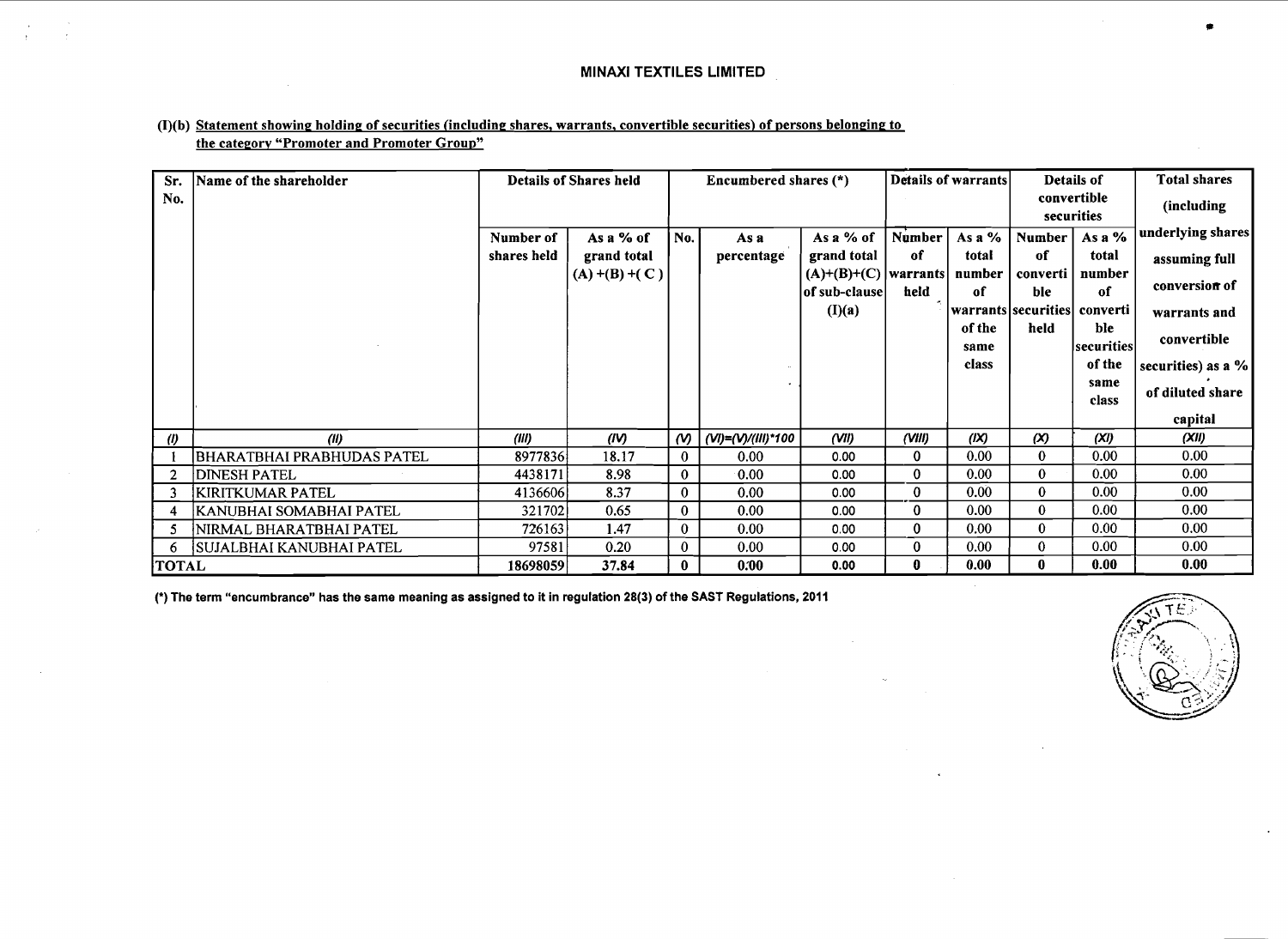# $(I)(c)(i)$  Statement showing holding of securities (including shares, warrants, convertible securities) of persons belonging to the category "Public" and holding more than 1% of the total number of shares

| Sr.<br>No.     | Name of the shareholder           | Number of<br>shares held | Shares as a<br>percentage of total<br>number of shares<br>{i.e., Grand Total<br>$(A)+(B)+(C)$<br>indicated in<br>Statement at para<br>$(I)(a)$ above} | Number<br>lof<br>held | <b>Details of warrants</b><br>$As a \%$<br>total<br> warrants number of  convertibl number of<br>lwarrants<br>lof<br>the same<br> class | <b>Number</b><br>lof<br>le<br>securities   securities<br>held | Details of convertible<br>securities<br>% w.r.t<br>total<br> convertible <br>lof<br>the same<br> class | <b>Total shares</b><br>(including<br>underlying<br>shares<br>assuming full<br>conversion of<br>warrants and<br>convertible<br>securities.)<br>as a % of diluted<br>share<br>capital |
|----------------|-----------------------------------|--------------------------|-------------------------------------------------------------------------------------------------------------------------------------------------------|-----------------------|-----------------------------------------------------------------------------------------------------------------------------------------|---------------------------------------------------------------|--------------------------------------------------------------------------------------------------------|-------------------------------------------------------------------------------------------------------------------------------------------------------------------------------------|
|                | MUKESH PURSHOTTAMDAS PATEL        | 2622720                  | 5.31                                                                                                                                                  | $\bf{0}$              | 0.00                                                                                                                                    | $\bf{0}$                                                      | 0.00                                                                                                   | 0.00                                                                                                                                                                                |
| $\overline{2}$ | M P PATEL INFRASTRUCTURES PVT LTD | 1127830                  | 2.28                                                                                                                                                  | $\bf{0}$              | 0.00                                                                                                                                    | $\bf{0}$                                                      | 0.00                                                                                                   | 0.00                                                                                                                                                                                |
| 3              | <b>SUMAN S ASRANI</b>             | 743250                   | 1.50                                                                                                                                                  | $\bf{0}$              | 0.00                                                                                                                                    | $\bf{0}$                                                      | 0.00                                                                                                   | 0.00                                                                                                                                                                                |
| 4              | SAROJDEVI SATYANARAYAN KABRA      | 523190                   | 1.06<br>$\epsilon$                                                                                                                                    | $\bf{0}$              | 0.00                                                                                                                                    | $\bf{0}$                                                      | 0.00                                                                                                   | 0.00                                                                                                                                                                                |
| <b> TOTAL</b>  |                                   | 5016990                  | 10.15                                                                                                                                                 | $\bf{0}$              | 0.00                                                                                                                                    | $\bf{0}$                                                      | 0.00                                                                                                   | 0.00                                                                                                                                                                                |

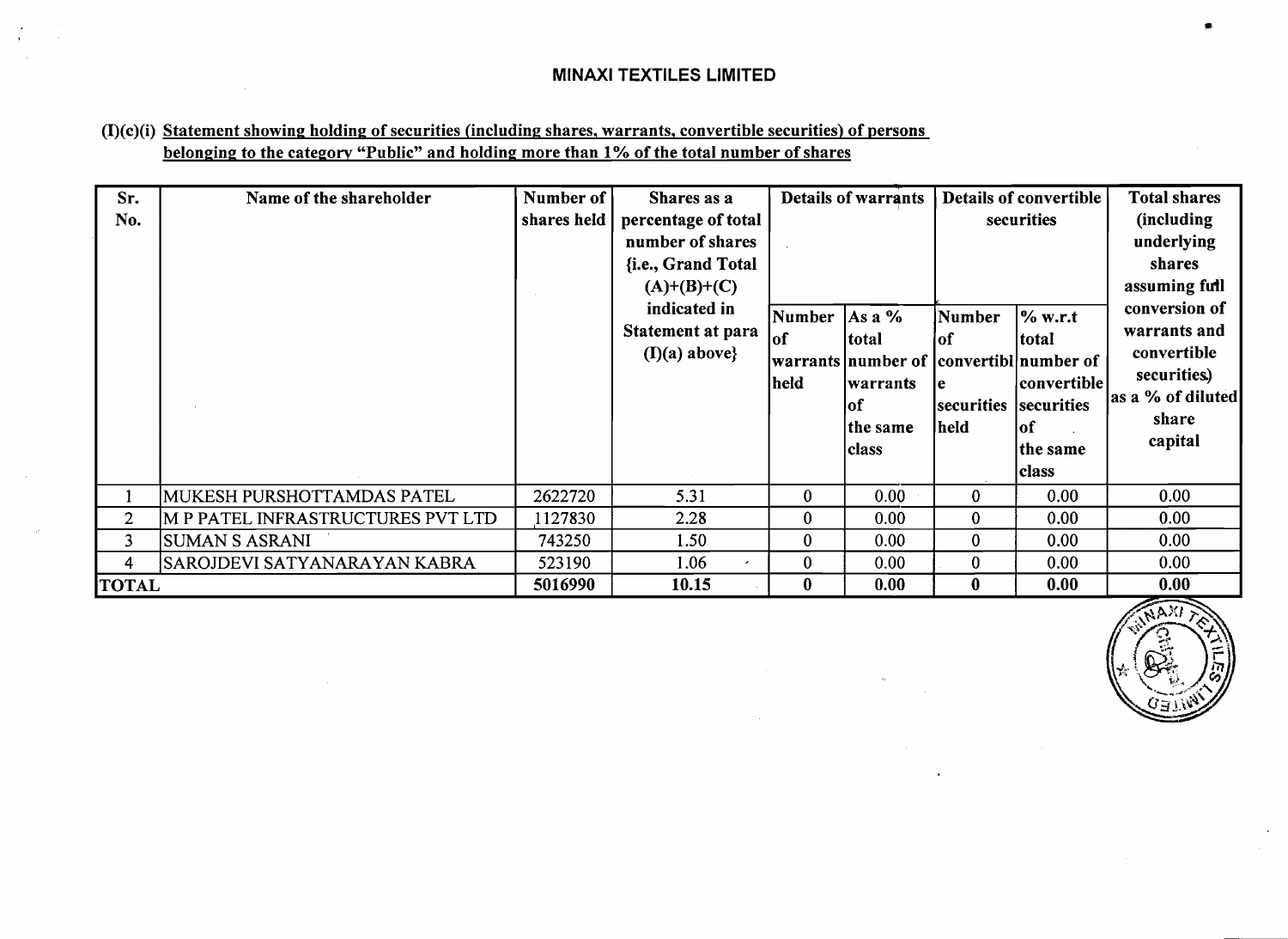# $(I)(c)(ii)$  Statement showing holding of securities (including shares, warrants, convertible securities) of persons (together with PAC) belonging to the category "Public" and holding more than 5% of the total number of shares of the company

| Sr.<br>No.   | Name(s) of the<br>shareholder(s) and<br>the Persons Acting in<br>Concert (PAC) with<br>them | <b>Number</b><br>of shares | Shares as a<br>percentage of<br>total number of<br>shares<br>{i.e., Grand Total | <b>Details of warrants</b> |                                                                         | Details of convertible<br>securities | <b>Total shares</b><br>(including<br>underlying<br>shares<br>assuming full |                                                                                                   |
|--------------|---------------------------------------------------------------------------------------------|----------------------------|---------------------------------------------------------------------------------|----------------------------|-------------------------------------------------------------------------|--------------------------------------|----------------------------------------------------------------------------|---------------------------------------------------------------------------------------------------|
|              |                                                                                             |                            | $ (A)+(B)+(C)$ indicated<br>in<br>Statement at para<br>(I)(a)<br>above}         | Number<br>of<br>warrants   | As a % total Number of<br>number of<br>warrants of<br>the<br>same class | convertible<br>securities<br>held    | % w.r.t<br>total<br>number of<br>convertible<br>securities<br>of the same  | conversion of<br>warrants and<br>convertible<br>securities) as a<br>% of diluted<br>share capital |
|              |                                                                                             |                            |                                                                                 |                            |                                                                         |                                      | class                                                                      |                                                                                                   |
|              | MUKESH PURSHOTTAMDAS PATEL (Public)                                                         | 2622720                    | 5.31                                                                            | $\bf{0}$                   | 0.00                                                                    | $\bf{0}$                             | 0.00                                                                       | 0.00                                                                                              |
| <b>TOTAL</b> |                                                                                             | 2622720                    | 5.31                                                                            | $\mathbf{0}$               | 0.00                                                                    | $\mathbf{0}$                         | 0.00                                                                       | 0.00                                                                                              |

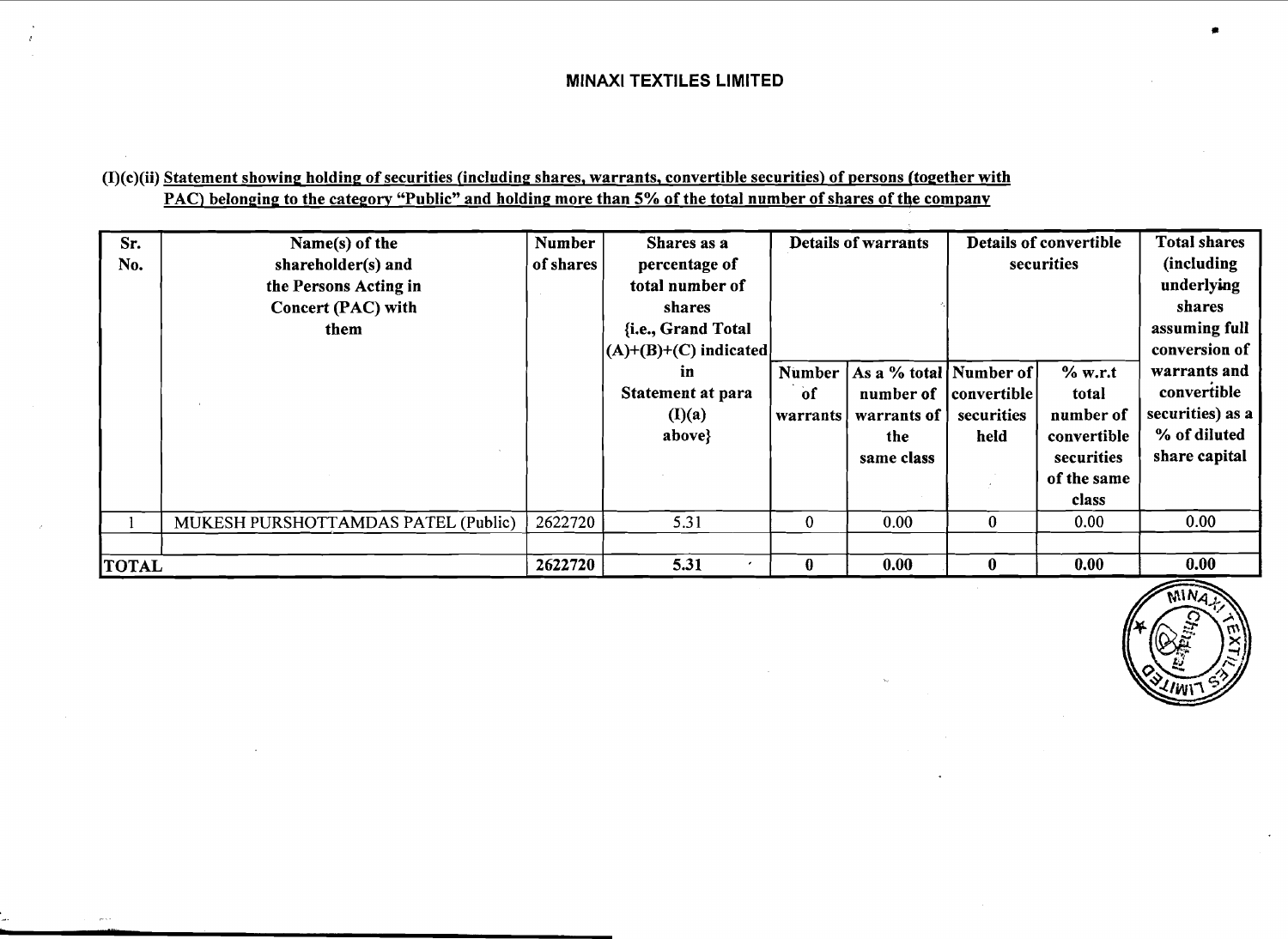$\sim$ 

| $(I)(d)$ Statement showing details of locked-in shares |
|--------------------------------------------------------|
|                                                        |

| Sr.<br>No.   |     | Name of the shareholder Number of locked-in shares Locked-in shares as a percentage of total<br>number of shares {i.e., Grand Total<br>$(A)+(B)+(C)$ indicated in Statement at<br>$ para (I)(a) above\}$ |
|--------------|-----|----------------------------------------------------------------------------------------------------------------------------------------------------------------------------------------------------------|
|              | Nil | 0.00                                                                                                                                                                                                     |
|              |     |                                                                                                                                                                                                          |
| <b>TOTAL</b> |     | 0.00                                                                                                                                                                                                     |

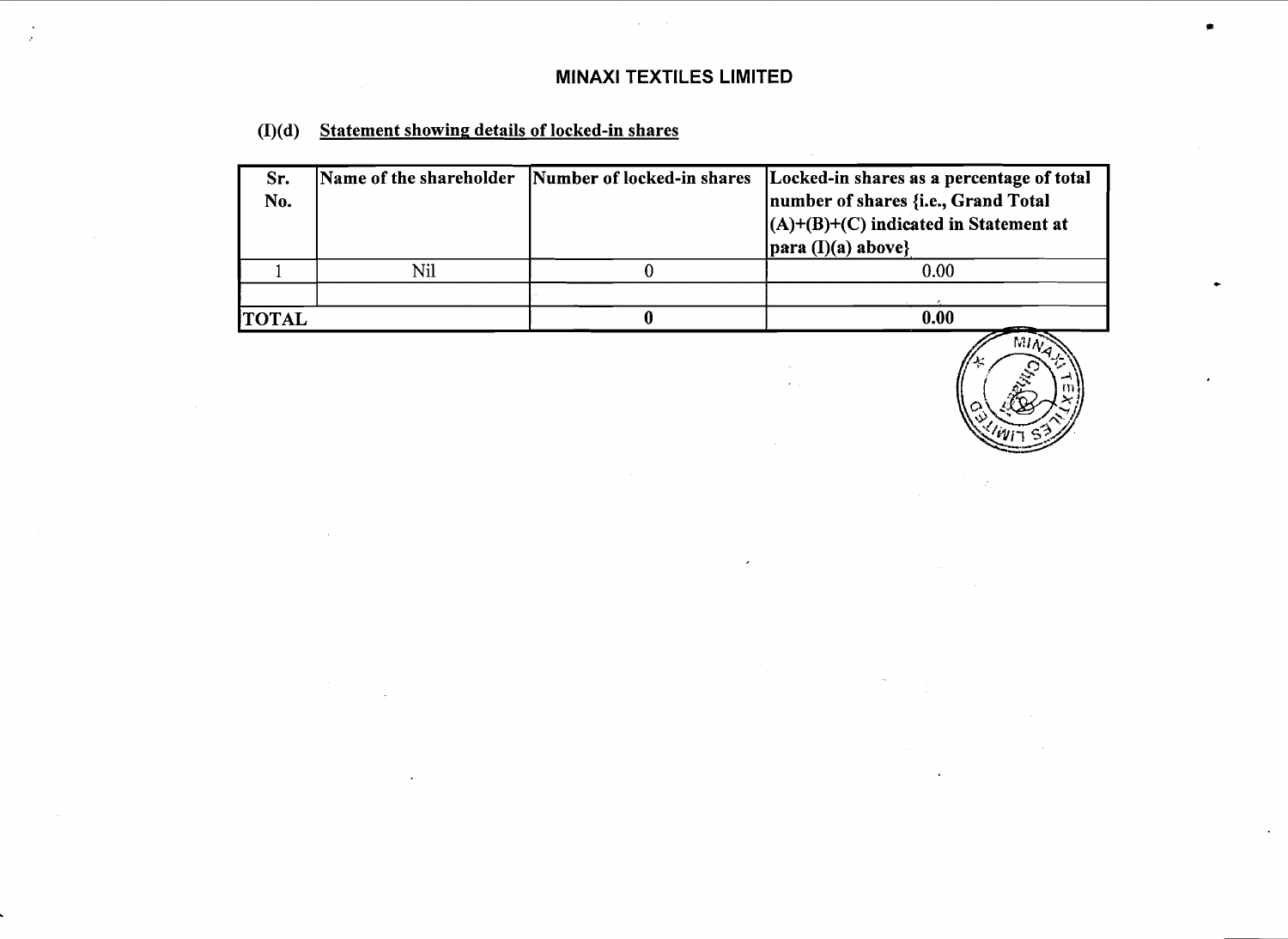(II)(a) Statement showing; details of Depository Receipts (DRs)

| Sr.<br>No.   | Type of outstanding DR Number of outstanding Number of shares<br>$ $ (ADRs, GDRs, SDRs,<br>etc.) | <b>DRs</b> | <b>DRs</b> | <b>Shares underlying outstanding DRs as a</b><br>underlying outstanding percentage of total number of shares<br>$\left \frac{f_i.e., \text{Grand Total } (A)+(B)+(C)}{h_i}\right $ indicated<br>$\vert$ in Statement at para (I)(a) above} |
|--------------|--------------------------------------------------------------------------------------------------|------------|------------|--------------------------------------------------------------------------------------------------------------------------------------------------------------------------------------------------------------------------------------------|
|              | Nil                                                                                              |            |            | 0.00                                                                                                                                                                                                                                       |
|              |                                                                                                  |            |            |                                                                                                                                                                                                                                            |
| <b>TOTAL</b> |                                                                                                  |            |            | 0.00                                                                                                                                                                                                                                       |